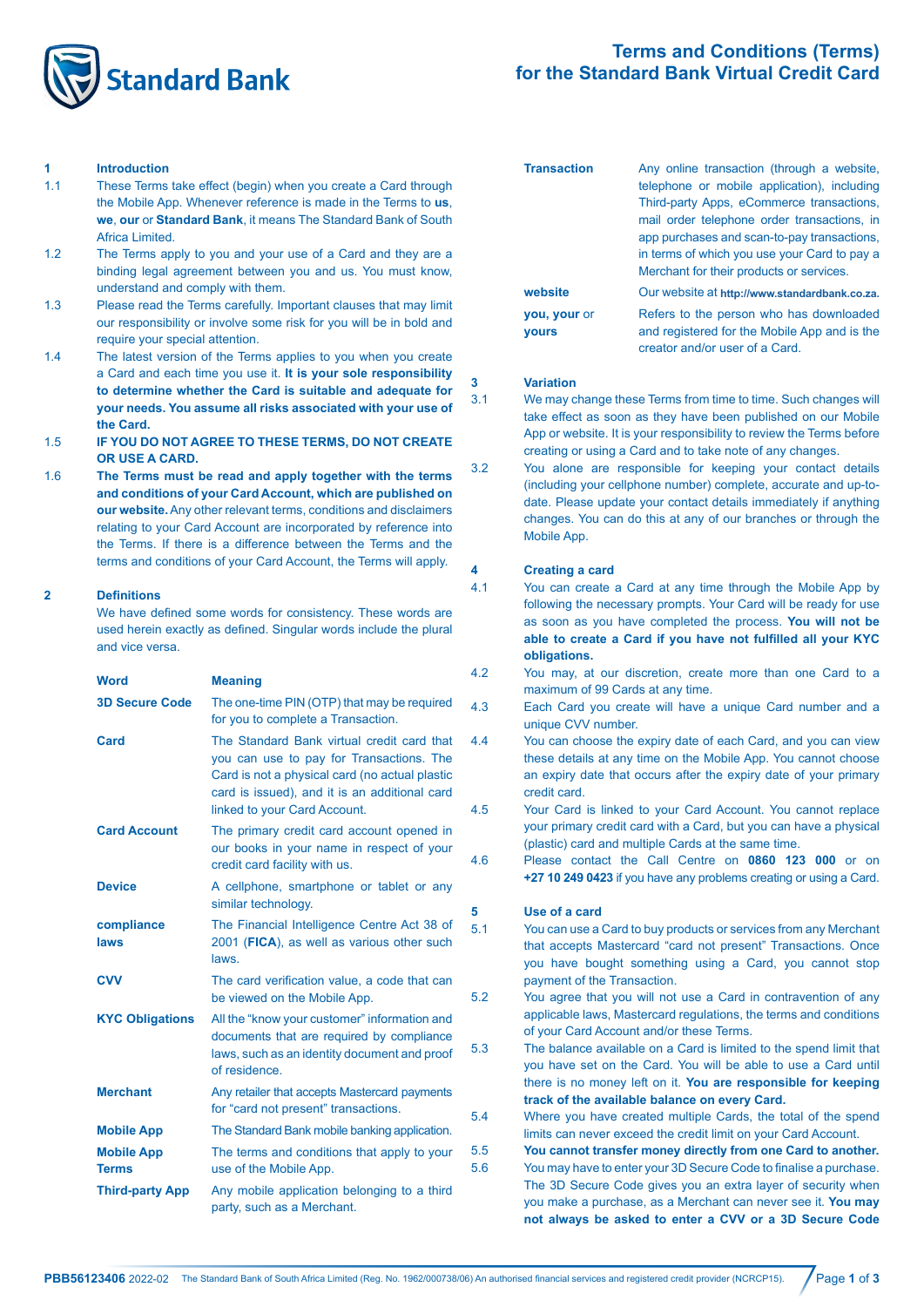**to complete a purchase, so always make sure you want to proceed with the Transaction before you provide your Card details to a Merchant.**

- 5.7 You cannot use a Card at any automated teller machine or directly on a physical point-of-sale terminal, to withdraw money, or to buy products or services from any retailer that is not a Merchant.
- 5.8 If your Card Account is linked to our UCount Rewards Programme, all qualifying Transactions will earn UCount points.
- 5.9 Since every Card is linked to your Card Account, you will still be entitled to the benefits and promotions associated with the Card Account and advised by us in writing from time to time.

#### **6 Spend limits that can be set on a card**

- 6.1 You can set a spend limit on each Card. The spend limit will depend on funds available in your Card Account.
- 6.2 You may customise your spend limit for a specific, single Transaction or for multiple Transactions. This may be changed at any time on the Mobile App.
- 6.3 If you process a Transaction that exceeds the spend limit you have set on a Card or if there are insufficient funds available in your Card Account, the Transaction will be automatically declined.
- 6.4 We will debit each purchase you make with a Card against the balance available on the Card. You will be able to use a Card until there is no money left on it, until it expires, or until it, your primary credit card or your Card Account is stopped.

# **7 Your responsibility**

- 7.1 You are responsible for:
- 7.1.1 looking after every Card and making sure that you keep your Card details confidential and secure at all times;
- 7.1.2 any and all activities that occur with your Cards, including all activities of any persons who are in possession of your Cards, with or without your permission.
- 7.2 If you do not keep your Cards secure, you give up any claim you may have for any loss or damage you may suffer because you have not kept them safe. After your Card details have been entered, we will assume that any instruction related to a Card is genuine. **If someone else uses the Card, we may carry out an instruction as if you authorised it.**
- 7.3 **If your Card details are compromised in any way, somebody else can use the Card and you may lose the available balance on it. That person may also be able to gain unauthorised access to the Mobile App. We will not be responsible for any losses you suffer. You may also be held liable for any losses incurred by any other party due to someone else's use of a Card.**
- 7.4 **You must check that your Transaction and the details of the Merchant are correct. We are not responsible for any loss you suffer if you enter the incorrect details for your Transaction or if you incorrectly repeat a Transaction.**
- 7.5 You must contact the Call Centre on **0860 123 000** immediately if any of your Cards have been compromised or if you become aware of any unauthorised activity in respect of a Card. You can also call our fraud hotline directly at **0800 222 050** or stop a Card on the Mobile App. We will stop a Card as soon as we can after you let us know. **You will be responsible for all payments made with a Card before we stop the Card.**

## **8 Transaction disputes**

- 8.1 Each Transaction is subject to the Merchant's specific terms and conditions and is a contract directly made between you and the relevant Merchant.
- 8.2 If you dispute any Transaction made with a Card, you must contact the Merchant with whom you entered into the Transaction.
- 8.3 Merchants are responsible for their Transactions and they are separate from Standard Bank or Mastercard. **Neither we nor Mastercard can be held responsible if a Merchant does not accept a Card or if you have complaints about any products or services you bought with a Card**.

## **9 Fees and interest**

- 9.1 You will not be charged a fee when you create a Card or make a purchase using the Card.
- 9.2 Standard data costs will be charged by your mobile network operator when you use the Mobile App. Any questions related to these costs must be sent to your mobile network operator.

#### **10 Expiry and cancellation of a card**

- 10.1 Each Card is valid until the expiry date, but you can extend the expiry date of a Card on the Mobile App.
- 10.2 You can cancel a Card at any time on the Mobile App if do not wish to use it anymore.
- 10.3 Once a Card has expired or is cancelled you cannot use it for any Transactions, but you can create a new Card.
- 10.4 If you use a Card for recurring or subscription Transactions and the Card expires or is cancelled, you will need to create a new Card and update the details of the Card with the relevant **Merchants**
- 10.5 Since every Card is linked to your Card Account, if there is an available balance on your Card when it expires or is cancelled, this will not affect the credit limit on your Card Account. The available balance is automatically included in the credit limit on your Card Account and can be used if you create a new Card or for transactions concluded with your primary credit card.
- 10.6 If your Card Account is terminated, suspended or closed, any Card you created will be cancelled.

## **11 Third party apps**

- 11.1 Any Third-party App will be subject to the privacy notice or terms of use applicable to such Third-party App. It is your responsibility to review the relevant policies before submitting your information to the Third-party App, and you provide your information at your own risk. **You indemnify us from any losses or damages you may suffer as a result of your access to or use of any Thirdparty App.**
- 11.2 **You hereby agree that we are not liable for any of the following:**
- 11.2.1 **The content, security, operation, use, accuracy or completeness of any Third-party Apps or of the products or services that may be offered or obtained through them;**
- 11.2.2 **The accuracy, completeness or reliability of any information obtained from a Third-party App;**
- 11.2.3 **The ownership or right of use of any licensor of any software provided through any Third-party App;**
- 11.2.4 **Any content featured on Third-party Apps that are accessed through the links found on the Mobile App;**
- 11.2.5 **Any failure or problem that affects the products or services obtained through a Third-party App, for example from any telecommunication service provider, Internet service provider, electricity supplier, local or other authority.**
- 11.3 Any Transactions that you carried out using your Card on a Thirdparty App are subject to these Terms.

## **12 No statements**

- 12.1 We will not send you any statements for a Card.
- 12.2 You will be able to view your balance or see your recent Transaction history at any time through the Mobile App or on your monthly primary credit card statement.

## **13 Warranties (Promises) made by you**

- 13.1 You confirm that:
- 13.1.1 you are at least 18 years of age;
- 13.1.2 you are authorised to accept these Terms;
- 13.1.3 you are able to enter into a contract (you have full contractual capacity) and no court has declared you mentally unfit to do so;
- 13.1.4 you are not listed on any sanctions list of prohibited or restricted parties;
- 13.1.5 you have given us the right information; and
- 13.1.6 you read and understood these Terms before you created a Card.